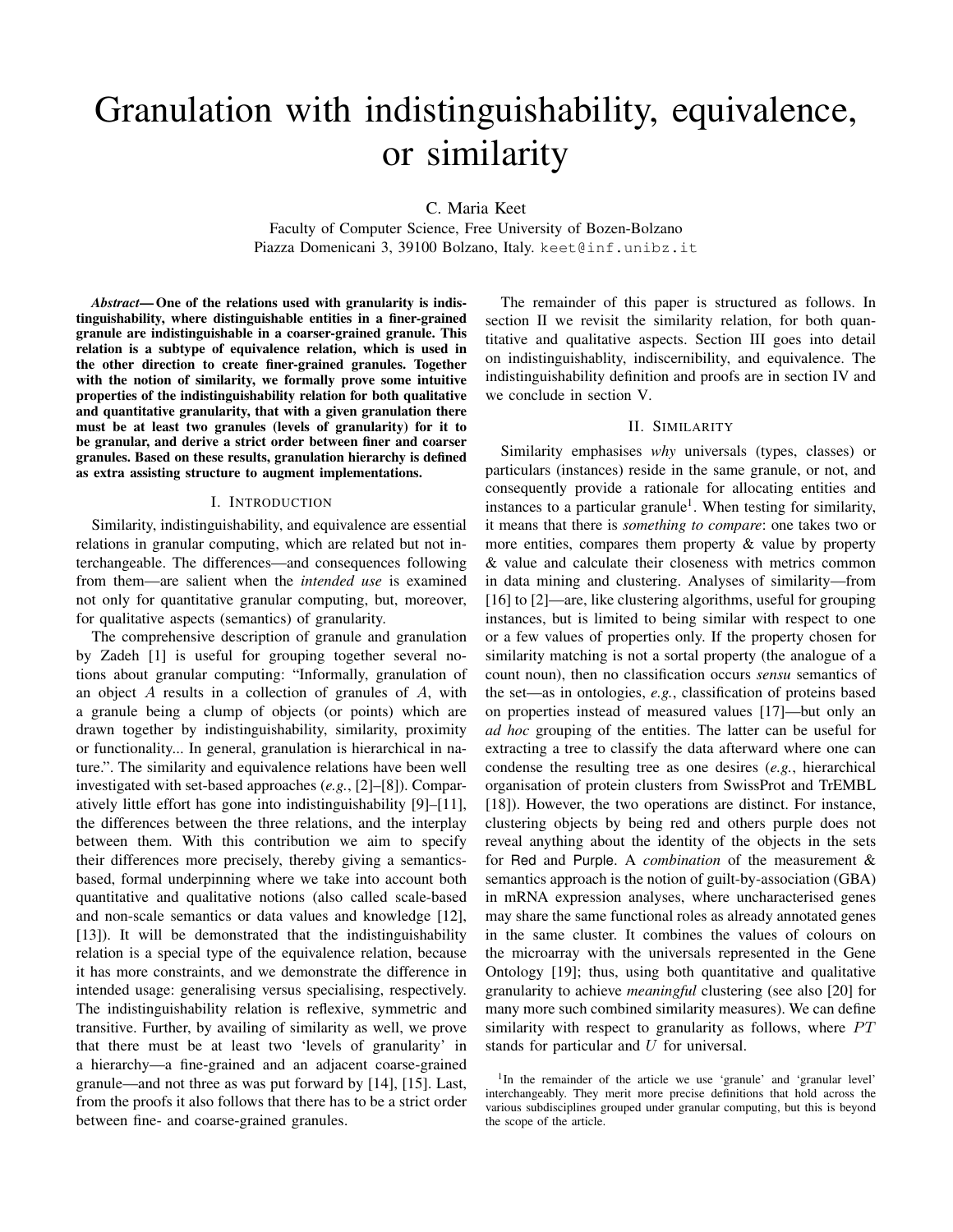*Definition* 1 (Similarity  $\sigma$ ): Let  $x, y, ... \in PT$  or  $x, y, ... \in$ U,  $\gamma_i$  *a* granule (granular level), gran of  $(x, \gamma_i)$  and  $gran\_of(y, \gamma_i)$ *, then*  $\gamma_i$  *contains*  $\{x, y, ...\}$  *that are similar to each other, xoy in*  $\gamma_i$ , with respect to quality property,  $p_q$ , *with measurable values that are within the defined value space*  $\varepsilon_x$  *valid for*  $p_q$  *of* x.  $\sigma$  *is reflexive, symmetric, and transitive.* 

Observe that in a setting *without* granularity—*i.e.*, omitting the assertion that granule  $\gamma_i$  contains  $x, y$ —one cannot prove symmetry and transitivity, because it is possible that  $\varepsilon_y$  <  $\varepsilon_x$  such that the particular value of x is beyond  $\varepsilon_y$ . And if  $x\sigma y$  holds when the value of y for  $p_q$  is within  $\varepsilon_x$ , then this does not imply that if  $y\sigma z$  (because z's value for  $p_q$  is within  $\varepsilon_y$ ) then z's value still falls within  $\varepsilon_x$ ; transitivity can hold, but not necessarily for all entities. In contrast, in the granular setting a)  $\varepsilon$  is set for each granule, hence  $\sigma$  is symmetric and transitive with respect to the objects residing in the same granule, and b) if  $\varepsilon_y < \varepsilon_x$  (according to the source data or granule specification) such that the particular value of  $x$  is beyond  $\varepsilon_y$  then it *must* be that y resides in finer-grained level of granularity compared to the granule where  $x$  resides.

### III. INDISTINGUISHABILITY AND EQUIVALENCE

Given similarity, it is easier to highlight the distinction with indistinguishability that concerns objects being indistinguishable in some coarse  $\gamma_i$ , where one *cannot compare* and determine if objects are similar or not. It assumes that at a finer  $\gamma_i$  the entities are distinguishable from each other. The difference between similarity and indistinguishability is demonstrated for coffee, cholera, and whooping cough in the example, and analysed afterward regarding, respectively, qualitative and quantitative aspects of granulation.

Example Take the meaning of the statement "caffeine and cholera toxin both cause prolonged activation of the Second Messenger System (SMS)", then the effects of both caffeine and the cholera toxin are *similar enough* with their "prolonged activation" to be put together at this  $\gamma_i$ , where finer-grained mechanisms of prolongation of SMS, if any, are *indistinguishable* from each other at  $\gamma_i$ . This is different from claiming both mechanisms are 'exactly similar', the same, because based on the given information, one cannot prove either way. In fact, at a finer-grained  $\gamma_i$ , the mechanisms are distinguishable and found to be distinct, thus not similar enough to be grouped together. More precisely: caffeine inhibits phosphodiesterase activity that otherwise would break down cAMP, whereas the A subunit of the cholera toxin binds to the G protein, thereby impairing G to return to its inactive state and locking G into its active form, resulting in excessive production of cAMP. Thus, they are distinguishable with regards to the *properties* involved, hence looking for similarity *values* is irrelevant in the comparison.

The pertussis toxin, produced by the causative agent of whooping cough, *Bordetella pertussis*, also interferes with a G protein in the SMS but not the same one as the cholera toxin does. The *stimulatory*  $G_s$  protein is the target of cholera toxin and the *inhibitory*  $G_i$  protein is the target of the pertussis toxin. G proteins are signal-coupling proteins with similar structural and functional motifs:  $G_s$  and  $G_i$  have the same β and  $\gamma$  subunits but have different  $\alpha$  subunits. Thus, the same property is involved but has distinct values; hence, the  $\alpha$  subunits of  $G_s$  and  $G_i$  can be compared on their similarity (3D shape, aminoacid sequence). When both are categorised as whole G protein they are indistinguishable; it is only at the finer-grained level where one has *'access' to the properties* of its structural components that one can distinguish them.  $\diamondsuit$ 

This example illustrates two key issues about indistinguishability: *being* (in-)distinguishable and *how* one moves from distinguishable to indistinguishable (and back). The former involves properties, the latter makes use of multiple types of relations to make things (in-)distinguishable, which needs to be disambiguated. The first step to clarify this, is to analyse the indistinguishability relation as introduced by Hobbs [9] and followed up by [10], [11]: this indistinguishability relation "∼" between x and y, says that x and y are indistinguishable if no *relevant* predicate distinguishes between them, where p is some predicate and  $\bf{R}$  a subset of predicates of a first order logical theory  $T_0$  (1).

$$
x \sim y \leftrightarrow (p \in \mathbf{R})(p(x) \equiv p(y)) \tag{1}
$$

Analysing (1) and the descriptions of the "indistinguishability" relation [9]–[11], it is clear that the axiom is another rendering of the common *equivalence relation*:

*Definition 2 (Equivalence relation): Let* X *be a set, and*  $R$  *a binary relation on*  $X$  *that is a subset of*  $X \times X$ *. The equivalence relation* ∼ *(alternative notation:* ≡*) is a special case of* R*: an equivalence relation on* X *is a binary relation on* X such that:  $x \sim x$  *for all*  $x \in X$  *(reflexivity), if*  $x \sim y$ *then*  $y \sim x$  *for all*  $x, y \in X$  *(symmetry), and if*  $x \sim y$  *and*  $y \sim z$  *then*  $x \sim z$  *for all*  $x, y, z \in X$  *(transitivity).* 

With this general definition, one can then define a particular equivalence relation: to state that x and y are equivalent *under a given condition*, we have, *e.g.*,  $x \sim y$  iff  $x \equiv y \pmod{y}$ 2), meaning that x and y have the same value after y is divided by 2; concerning (1), the "(mod 2)" is replaced by an arbitrary predicate  $p$ . For instance, [7] use the equivalence relation in the context of rough sets (addressed in the next section), whereas [21] limits the equivalence relation to equal durations of particular temporal intervals. One should be able to extended this equivalence relation also to other subject domains, like that we can say that compatible transplant kidneys are equivalent at an *Organ*-granule, even though its cells have different characteristics (cell surface proteins, DNA sequence, etc.). This cannot be represented as such with just the equivalence relation, due to the lack of reference to a property and the absence of the qualifier 'given  $\gamma$ '.

Another issue is the differences in *intended* semantics and usage of the equivalence and indistinguishability relations. For instance, say, if  $X$  is a set of toys that has to be partitioned and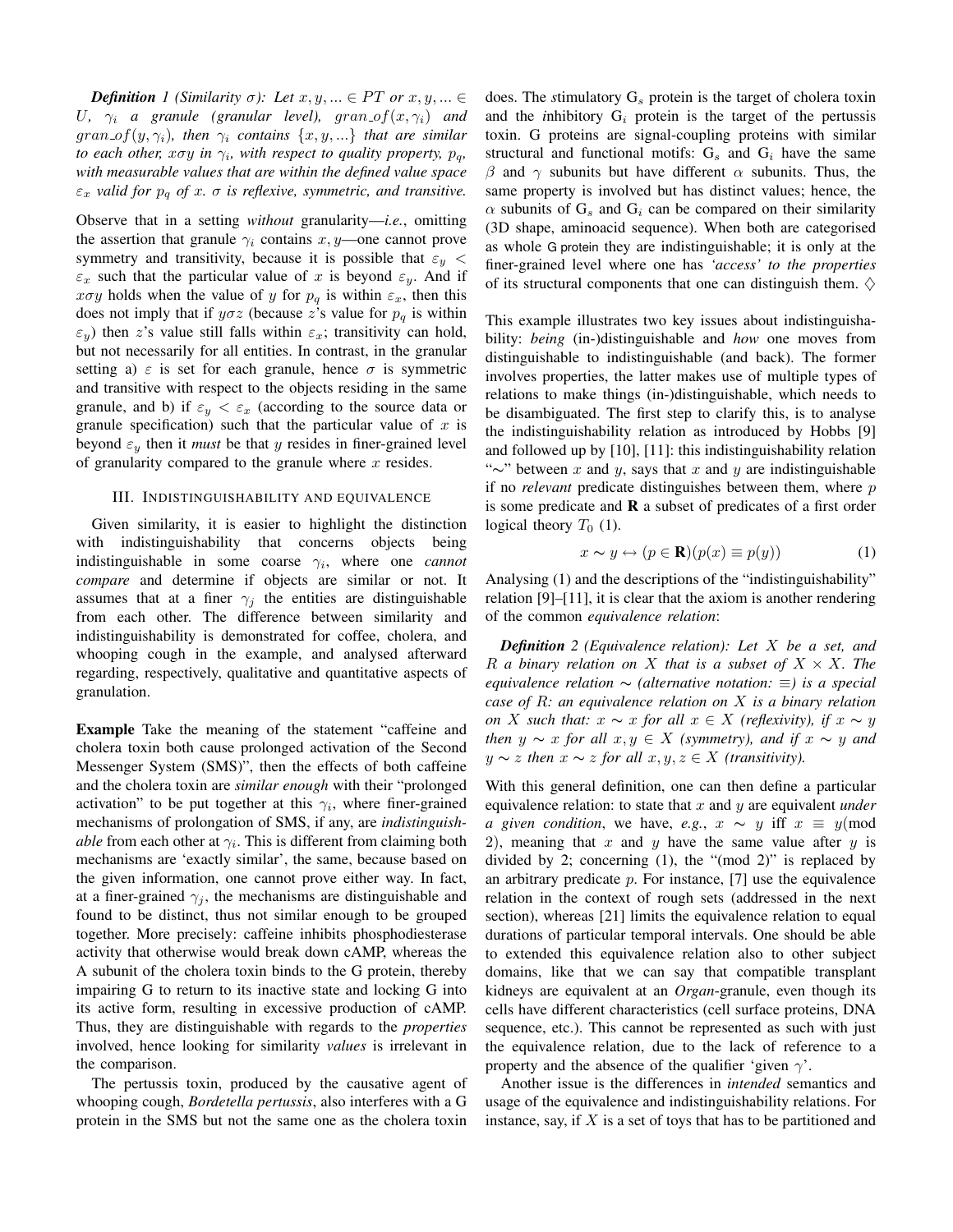one defines  $\sim$  as has the same colour as, then a subset Y of X for the colour blue has as members all blue toys; but the toys still can be identified. On the other hand, taking the example above with  $G_s$  protein,  $G_i$  protein  $\in Y$ , G protein  $\in X$ , then  $G_s$ and  $G_i$  are indistinguishable in X for properties function and  $\alpha$ -subunit; hence, either X or Y provides the identity criterion to identify objects. Summarizing:

- $\star$  The equivalence relation has a 'conversion parameter' to make  $y$  equivalent to  $x$  with respect to that parameter and it focuses on partitioning sets – that is, making objects in X *distinguishable* in subsets of X;
- $\star$  Before, during, and after creating disjoint subsets with the equivalence relation, one still can distinguish – identify – the objects: identity or identification of the objects is already provided by membership of X.
- $\star$  Indistinguishability aims to be more generic to any kind of property (although this is not excluded with the equivalence relation), including *qualitative* properties and it focuses on the direction from similar and distinguishable in Y toward indistinguishable—*i.e.*, the *opposite* of partitioning: a unifying property among objects to make them indistinguishable from each other in set X.
- $\star$  With indistinguishability, one cannot distinguish between the objects at their coarsergrained level: the objects' identity criterion lies with the characteristics of the finer-grained set  $Y$ , not with the unified set  $X$  at the coarser-grained level.

Of course, ∼ itself does not say anything about the direction of usage—partitioning or unifying—but the semantics of indistinguishability is more comprehensive. To push it further and clarify subtle, but essential, differences, we have to introduce Hobbs' (and others) *simplification function*, κ, and *articulation* first; that is, on how one moves from distinguishable to indistinguishable and back. The simplification function collapses a theory  $T_0$  into a coarse-grained simpler theory  $T_1$ :  $x \sim y \equiv \kappa(x) = \kappa(y)$ ;  $\kappa$  is undefined but constrained by if  $x$  is at a finer level than  $y$  then its mapping does not end up in a higher level than to which  $y$  maps into, more precisely:  $\neg(\exists x, y)(x \leq y \land \kappa(x) > \kappa(y))$  [9]. Thus, if we have two finegrained entity types A and B (or their respective instances a and b) in  $\gamma_i$ , with two mappings  $\kappa(A) \to C$  and  $\kappa(B) \to C$  and C is an entity type in the coarse-grained  $\gamma_i$ , and  $\gamma_j \prec \gamma_i$  (and not  $\gamma_j \prec \gamma_x \prec \gamma_i$ ), then A ~ B at level  $\gamma_i$ . Substituting for the G proteins in the example, one has  $A = G_s$  Protein,  $B = G_i$  Protein, and  $C = G$  Protein, or, as Hobbs and later also [10] put forward, a time interval in  $T_0$  maps into an instant in coarser-grained  $T_1$ . The inverse procedure of simplification is for distinguishing between x and y, what Hobbs calls *articulation*, that has the aim to find (partial) predicates wherein  $x$  and  $y$  differ, which corresponds to partitioning. For substance p that has an  $\sim$ determined by the granule of p, then "*a piece of* p *has proper parts which are of the same substance*, provided it has two distinguishable points" (emphasis added) [9]:

$$
\forall x (p(x) \land \exists y_1, y_2 (in(y_1, x) \land in(y_2, x) \land y_1 \not\sim y_2) \supset \exists z (part_of(z, x) \land z \neq x \land p(z)))
$$
 (2)

Continuing now with the equivalence vs. indistinguishability, there are three issues regarding simplification and articulation with respect to granularity. First, the formalisation and semantics of articulation is not the inverse of simplification. During simplification, one discards a property in the same way as with specialisation/generalisation, but with articulation there is 'something' z new introduced, that is *part of* the known property  $x$ . One goes up to a coarser granule (coarsergrained level) by discarding a property and returning down by only identifying a part of a known property that does not necessarily reintroduce the discarded property, except if the property is a compound property and meets the requirement of compositionality. *In casu*, using aforementioned simplification from time interval to instant [9], [10], then articulating from instant to interval introduces several issues: how is the interval part of the instant, and, more importantly, what are the two distinguishable parts of the same type of the interval? This only can be if the interval itself is split-up in parts to be able to distinguish between, say, the 3rd second and the 5th second in an interval of  $> 5$  seconds, which is at a yet finer-grained level of granularity than the interval. Of course, it is different when we look at a sequence of events or processes occurring *during* the interval instead of the interval itself; then we have a straight-forward case of whole process and its process-parts, but this does not *imply* that the process-parts are of the same type as Hobbs' defined in (2).

Second, the generic notion of being indistinguishable represents a coarse-grained meaning of *what* is indistinguishable: it lumps together being indistinguishable caused by subtyping, structural parts, sub-processes, spatial parts, measurement scales and so forth. Further, by considering only an *arbitrary* property of some object,  $p(x)$ , one can randomly discard and add properties, but ignoring something at the same level of granularity because subjectively it has nothing to do with the domain is distinct from granularity itself. In contrast stands the use of a *non*-arbitrary, *essential*, identity criterion-providing property to make something indistinguishable: having lost the identity criterion at the coarser-grained granule has made those objects as they are in the finer-grained granule *non-identifiable as such* in the coarser-grained one. Analogously, partitioning with the equivalence relation according to an *essential* identity criterion-providing property generates not just new subsets, but, unlike the Blue toys mentioned above, those subsets are the *set extensions of universals*, hence, sets with meaning.

The third problem follows from the first and second: the underspecified indistinguishability relation (equivalence relation) and the two operators do not characterise a granule, let alone granularity, except for highlighting it has something to do with properties. Summarizing the *qualitative* aspects of indistinguishability, we have an indistinghuishable-ising property, an implicit distinction between using either properties or their values for granulation, involvement of coarse- and finergrained granules, and a notion of the resulting fine-/coarsegrained sub-/super-set if it should be a set extension of a universal. This still lacks the integration of *quantitative* aspects for indistinguishability. Concerning indistinguishability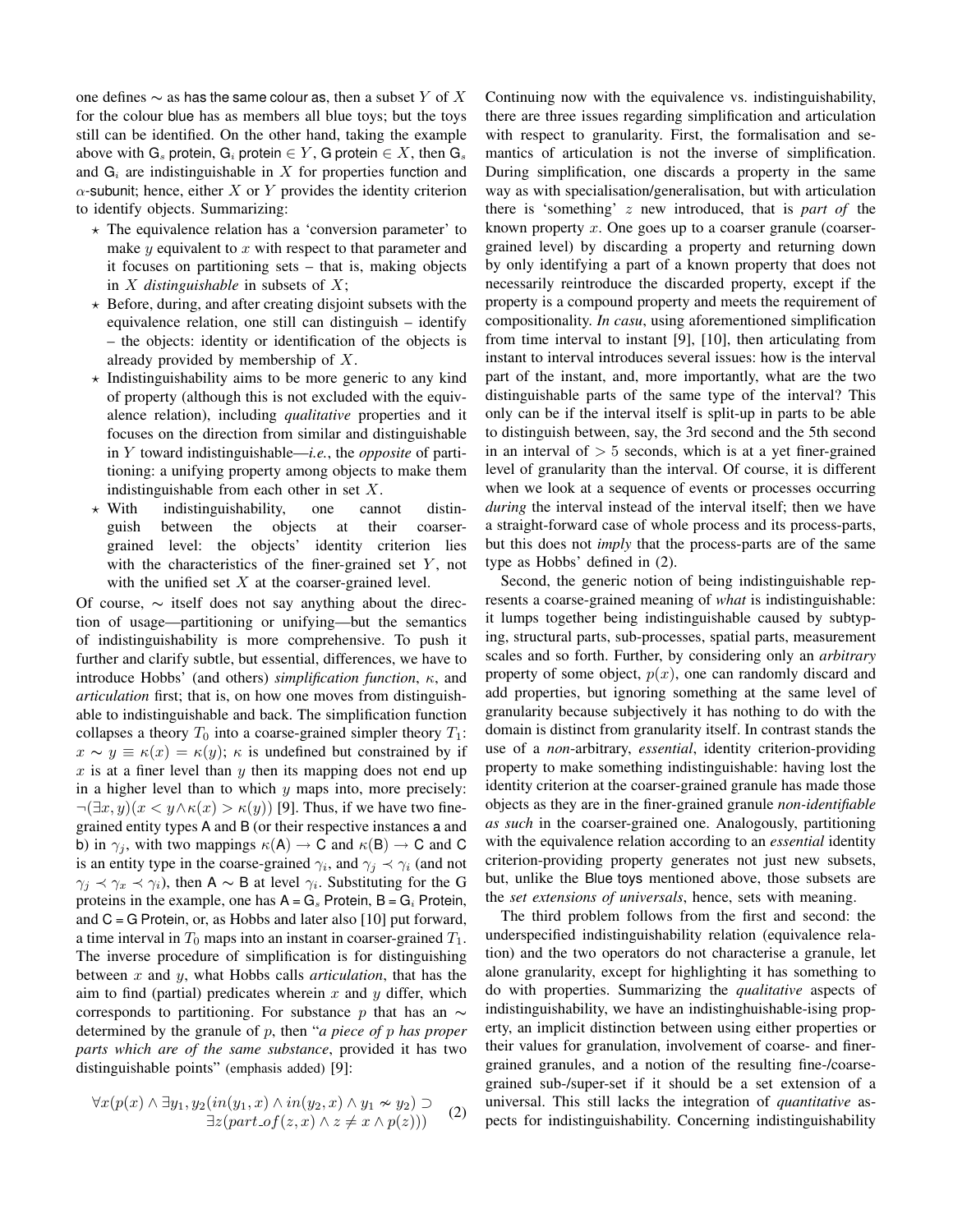for measurements or scale-based granules, we have to address in more detail a variant of indistinguishability, better known as the indiscernibility relation, which is discussed next.

## *A. Indiscernibility*

An aspect of indistinguishability is indiscernibility: the property under consideration is the same, but some measurable, numerical value, of the property is indistinguishable at a coarser granule. Approaches to indiscernibility are summarised here and cast in relation to the preceding section.

The simplest approach is [9]'s "measure of undefinedness",  $\varepsilon$ , where f is a restricted case of the simplification function  $\kappa$  for indistinguishability for measurement values:  $x \sim y$  ≡  $\kappa(x) = |f(x) - f(y)| < \varepsilon$ . For instance, real numbers are rounded off to its nearest integer, such that two reals, say, 11.1 and 11.2, at level  $\gamma_i$  are indistinguishable at its higher level of integers,  $\gamma_i$ , where both reals map into the integer 11. Independently, this idea has been developed to a much larger, and usable, scope in the research areas of rough sets, its rough mereological approach, approximation spaces of similarity  $[4]$ – $[6]$ , and fuzzy sets  $[1]$ ,  $[22]$  with "fuzzified equality"  $[23]$ where some instance is part of a set to a degree.

Going into some detail for the approximation spaces and rough mereological approach [5], let  $Ind$  be the indiscernibility relation, U a set of objects,  $P(U)$  its power set, N an uncertainty function defined on U where  $\mathcal{N}(x)$  is a neighbourhood of object x, and  $\nu$  the inclusion function defined on  $P(U) \times$  $P(U)$  that measures the degree of inclusion of sets, then we can define the two operations for lower  $(AS_l)$  and upper  $(AS_u)$ approximation:  $AS_l(X) = \{x \in U : \nu(\mathcal{N}(x), X) = 1\}$  and  $AS_u(X) = \{x \in U : \nu(\mathcal{N}(x), X) > 0\}$ .  $\mathcal{N}(x)$  can be defined by the indiscernibility relation  $Ind$  in two ways, either as equivalence relation or as tolerance (or similarity) relation  $\tau$ , where  $\tau \subset U \times U$  (in [5]'s terminology). If the former, then  $\mathcal{N}(x) = [x]_{Ind}$  where the equivalence class [x] comprises x and its neighbourhood, if the latter, we have  $\mathcal{N}(x) = \{y \in$  $U: x \tau y$  and thereby making N equal to the tolerance class  $\tau$  defined by x. Thus,  $\tau$  is conceptually equivalent to the equivalence relation  $\sim$  of the previous section. In addition, y is near enough to x—similar,  $y\sigma x$ —to be grouped together because they are in the same approximation space  $AS$  and both objects are included thanks to the inclusion function  $\nu$ ; AS is then defined by  $AS = (U, \mathcal{N}, \nu)$  [5]. Approximation operations—thus also classifying the object into a particular granule—can be adjusted via parametrisation of N and  $\nu$ . Note that  $\nu$  can be generalised to the rough mereological approach with the inclusion relation  $\mu_r$  such that  $x\mu_r y$  denotes that  $x$  is part of  $y$  to a degree  $r$ . Thus, set membership can be determined if the value of a property falls within the defined lower and upper bound for that set. [23] use  $\mu$  to denote fuzzification of set membership  $\in$ , represented as an element x that has a membership degree  $\mu(x)$  to a fuzzy set  $\mu$  with the usual further specifications for degrees of membership in fuzzy sets, like taking into account  $\varepsilon$  for closeness to a point (as Hobbs did as well), and minimum & maximum values. This

lower-upper bound usage matches the sieve conceptualisation of [12].

These specifications, which omit direct reference to granules (or levels of granularity, levels of abstraction), permit two orthogonally positioned usages. One concerns the value or value range for each granule within a granulation hierarchy, such as  $km^2$  and  $m^2$ , and the other the precision of each specific level, or the *refinement* of measurements for the granule, such as " $km^2 \pm 1$  m<sup>2</sup>" or " $km^2 \pm 1$  cm<sup>2</sup>", where the choice for  $m<sup>2</sup>$  or cm<sup>2</sup> is provided by the approximation space that covers both intended and enforced indistinguishability<sup>2</sup>. Examples of degrees of membership are properties such as colour shades, but this is rarely used as a criterion for granulation of universals (although it can be used as an indirect means [19], [20]). It is important to stress the difference between the complementary granularities with indiscernibility: the primary 'axis' involves the scale relevant for a particular granulation hierarchy and the secondary axis the refinement, amount of impreciseness, that is given in any of the finergrained quantities at each level.

### IV. INDISTINGUISHABILITY FOR GRANULATION

Having addressed both the qualitative and quantitative aspects of indistinguishability, we can proceed to a definition of indistinguishability that takes into account both quantitative and qualitative granularity, where  $U$  stands for universal, and  $PT$  particular,  $Q$  quality, and  $V$  region, which are DOLCE foundational ontology categories [24]:

*Definition 3 (Indistinguishability): Let* x *and* y *reside in granule*  $\gamma_j$ *, there exists a*  $\gamma_i$  *s.t.*  $\gamma_j \prec \gamma_i$  *contained in one hierarchy of granules,*  $z$  *resides in*  $\gamma_i$ *,*  $x$  *and*  $y$  *map into*  $z$ *, and*  $z \in PT$  *or*  $z \in U$ *, then* x *and* y are  $\varphi$ -indistinguishable *from each other,*  $x \approx y$ *, at*  $\gamma_i$  *with respect to* z*.*  $\varphi$  *denotes the type of (functional or not functional) relation that relates* x, y *to* z*, its distinguishing property, property value, or value range between the two levels, i.e.,*  $\varphi \in \mathcal{P}$  *or*  $\varphi \in V$ *, where*  $\mathcal{P}$ *is the set of binary predicates*  $P$  *on the domain (* $PT \times PT$  *or*  $U \times U$ ,  $\Leftrightarrow \neq \varphi$ , and V is the set of declared values and value *ranges for property* Q*).*

Observe the difference with the equivalence relation regarding embedding indistinguishability in the framework of granularity and inclusion of a reason for indistinguishability. With  $\varphi$ , one has the freedom to choose *how* objects are (made) indistinguishable, and to record this for each granulation hierarchy in a software application. For instance, for qualitative granularity, the  $\varphi$  of  $\varphi$ -indistinguishable with respect to set-based granularity then refers to exactly that additional property of the subsumed entity type compared to its subsumer, whereas with whole-part granulation the  $\varphi$  refers to the very fact that the finer-grained entity type is part-indistinguishable.

<sup>2</sup> [23] add distinctions for "enforced" and "intended" indistinguishability, which affects representation of the UoD and its usage in software systems, but not a domain- and implementation-independent definition. The former is caused by limited precision due to noisy data, the equipments itself and indirect measurement taking, the latter corresponds to impreciseness because the measurement-taker does not care about more precise measurements.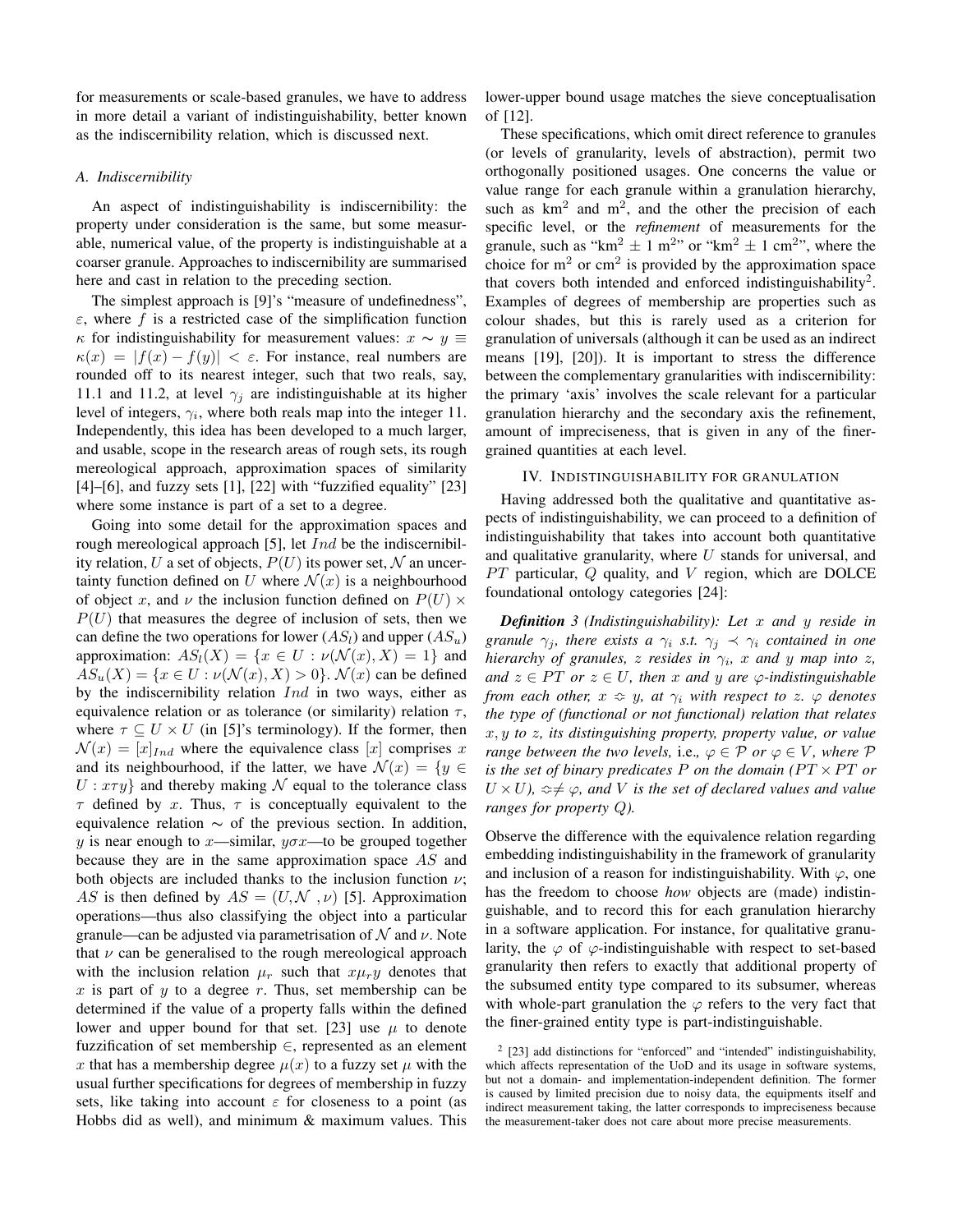Modifying the definition of the equivalence relation by adding reference to granules is also an option: [4] takes steps in that direction with a "coarse-grained universe" given an equivalence relation  $E$  on universe  $U$ , but he still permits partitioning into arbitrary sets or named subsets. Although a name still can be a mere label, it is a step toward *meaningful* subsets as opposed to an arbitrary grouping of objects. To have subject domain semantics for indistinguishability at the *ontological* level, the sets resulting from partitioning or unifying should be the set-extensions of universals, which can be met with  $\varphi \in \mathcal{P}$  and the reference to particulars and other universals. However, the equivalence relation has a widespread use beyond granular computing and therefore may result in confusion if the definition is modified, whereas the notion of indistinguishability remains mainly within the context of granulation and therefore is easier to amend.

With the three definitions, it follows that there *must be at least two granules in a granulation hierarchy* (proven below). This contradicts Salthe [14], [15], who asserts that there must be at least three levels to always have one level above *and* one level below the level of interest. However, there is neither necessarily an infinite chain of granulation steps [12] nor is this inherently demanded from any of the well-established notions of indistinguishability, partitioning, and equivalence: the only requirement these relations imply is to have one level above *or* one level below the level of interest. We formally prove this in Theorem 1 below. From this proof it follows that there is a strict order among the granules in any particular hierarchy of granules (Lemma 4), *i.e.*, which are created through applying the same criterion such as parthoodbased or metric scale-based, and therefore granules in such a hierarchy must be disjoint (Corollary 1). To arrive at these results, we first have to take the definitions of equivalence, similarity, and indistinguishability, and prove exclusion of coexisting similarity and indistinguishability in Lemma 1, that indistinguishability is a subtype of the equivalence relation (Lemma 2), and its properties in Lemma 3.

*Lemma 1: If* x *and* y *are similar,* xσy*, in some granule, then they cannot also be indistinguishable,*  $\neg(x \Leftrightarrow y)$ .

*Proof:* Given *Definition 1, x, y,* and  $x \sigma y$ , this implies that at least their value spaces  $\varepsilon_x$  and  $\varepsilon_y$  must either overlap or overlap properly to ensure y falls within  $\varepsilon_x$ .

First, using overlap in General Extensional Mereology [25], then  $overlap(\varepsilon_x, \varepsilon_y)$  holds iff  $\exists z (part\_of(z, \varepsilon_x) \land$ part of  $(z, \varepsilon_u)$ ). Assume  $x \approx y$ , which implies  $\varepsilon_x \approx \varepsilon_u$ . Substituting  $\varepsilon_y$  for  $\varepsilon_x$  (or vv.), collapses into identity  $(\varepsilon_x = \varepsilon_y)$  for  $p_q$  and thereby contradicting *overlap*. Take  $\varepsilon_x$ for  $x$ , then  $x$  must have been identified prior to determine  $\varepsilon_x$ , because  $p_q$  is a property of x. Given x, one takes another object y to measure  $p_{q}$ , which is known to be  $\neg x$ , thereby contradicting  $x \approx y$ . (Note: if the measured values are the same, then  $x$  and  $y$  are 100% similar, because  $x$  and  $y$  were already identified, hence not  $(x \approx y)$ .).

Second, consider proper overlap,  $p\_overlap(\varepsilon_x, \varepsilon_y)$ , which holds iff  $overs(s_x, \varepsilon_y) \land \neg(overs(s_y, \varepsilon_x)),$  with overcross defined as

 $overcross(x, y) \triangleq overlap(x, y) \land \neg part_of(x, y).$ 

Substitution for the overcross relations in  $p\_overlap(\varepsilon_x, \varepsilon_y)$ and then substitution for overlap gives

 $(\exists z (part\_of(z, \varepsilon_x) \land part\_of(z, \varepsilon_y) \land \neg part\_of(\varepsilon_x, \varepsilon_y))) \land$  $\neg(\exists z (part\_of(z, \varepsilon_y) \land part\_of(z, \varepsilon_x) \land \neg part\_of(\varepsilon_y, \varepsilon_x)))$ push negation within the braces in the second part:

 $(\exists z (part\_of(z, \varepsilon_x) \land part\_of(z, \varepsilon_y) \land \neg part\_of(\varepsilon_x, \varepsilon_y))) \land$  $\neg \exists z (part\_of(z, \varepsilon_y) \land part\_of(z, \varepsilon_x)) \lor \neg (\neg part\_of(\varepsilon_y, \varepsilon_x)))$ Either the first quantification " $\exists z()$ " or the second one with the negation has to be false, the latter can be false but then  $\neg(\neg part\_of(\varepsilon_y, \varepsilon_x))$  must be true (thanks to the ∨). With elimination of the double negation as well, then

 $(\exists z (part\_of(z, \varepsilon_x) \land part\_of(z, \varepsilon_y) \land \neg part\_of(\varepsilon_x, \varepsilon_y))) \land$  $part\_of(\varepsilon_y, \varepsilon_x)$ 

holds. The combination of  $\neg part_{\varphi} f(\varepsilon_x, \varepsilon_y)$  and  $part\_of(\varepsilon_y, \varepsilon_x)$  is *proper* parthood, hence,  $p\_part\_of(\varepsilon_y, \varepsilon_x)$ , which implies  $\varepsilon_x \neq \varepsilon_y$ , and in turn  $\neg(\varepsilon_x \Leftrightarrow \varepsilon_y)$ . Given that the respective spaces of  $x$  and  $y$  can be distinctly identified, x and y must be distinguishable, hence  $\neg(x \Leftrightarrow y)$ .

*Lemma* 2: If x and y are indistinguishable,  $x \approx y$ , then *they are also equivalent,*  $x \sim y$ .

*Proof:* Given *Definition 2*, we have  $\forall x, y \in \mathcal{Y}$  $R(x, y)$ , where  $R \subseteq S \times S$ , and  $x \sim y$  with  $x, y \in S$ , for any *arbitrary* condition  $c \in C$ . Given *Definition 3*, we have  $\forall x, y(x \in y \rightarrow R(x, y))$ , where R is a subset of the contents S of a granule,  $S \times S$ , but  $x \approx y$  (with  $x, y \in S$ ) is *restricted* to  $\varphi$  type of conditions s.t.  $\{\varphi\} \subset C$ ; hence,  $\forall x, y(x \Leftrightarrow y \rightarrow x \sim y).$ 

*Lemma* 3: The indistinguishability relation  $\Leftrightarrow$  has the meta*properties of reflexivity, symmetry and transitivity.*

*Proof:* From *Lemma 2* we know that  $\forall x, y \in \mathcal{X} \Rightarrow y \rightarrow$  $x \sim y$ ), therefore  $\Leftrightarrow$  inherits the properties of  $\sim$ . Given *Definition 2*, we know that ∼ has the meta-properties of being reflexive, symmetric, and transitive, therefore  $\approx$  is also reflexive, symmetric, and transitive.

*Theorem 1: A granulation hierarchy* H *must contain at least two granules* G*, formally:*

 $\forall x(H(x) \rightarrow \exists^{\geq 2} y (contains(x, y) \land G(y)))$ 

*Proof:* Given *Definition 2* and *Definition 3*, we have  $x, y, \ldots \in X$ , R defined over  $X \times X$ , R set of relations,  $\forall x, y(x \sim y \rightarrow R(x, y))$  and  $\forall x, y(x \approx y \rightarrow R(x, y))$ .

- 1. Assume one level: By *Lemma 1*, we cannot have one set (granule) where both  $x\sigma y$  and  $x \approx y$  hold, therefore granulation results in  $> 1$  level.
- 2. Assume at least one level: suppose  $\forall x, y(x \Leftrightarrow y \leftrightarrow y)$  $R(x, y)$ , i.e.  $\{\infty\} \equiv \mathcal{R}$ , then all objects in contained in  $\gamma_i$ , X (*i.e.*, gran of  $(X, \gamma_i)$ ), are indistinguishable and  $\{x, y\} \equiv X$ . But by *Definition 3*, we have  $\Leftrightarrow \neq \varphi$  and  $\varphi \in \mathbb{R}$ R, therefore at least  $\infty$ ,  $\varphi \in \mathcal{R}$ , therefore there must exist a subset Y s.t.  $x, x' \in Y$ ,  $\neg(x \Leftrightarrow x')$  (thus also  $x' \neq y$ ), hence  $Y \subset X$  and  $gran\_of(Y, \gamma'_i)$ , i.e.  $\geq 2$  levels.
- 3. Assume at least three levels, ...  $\prec \gamma_i \prec \gamma_i \prec \gamma_h \prec ...$